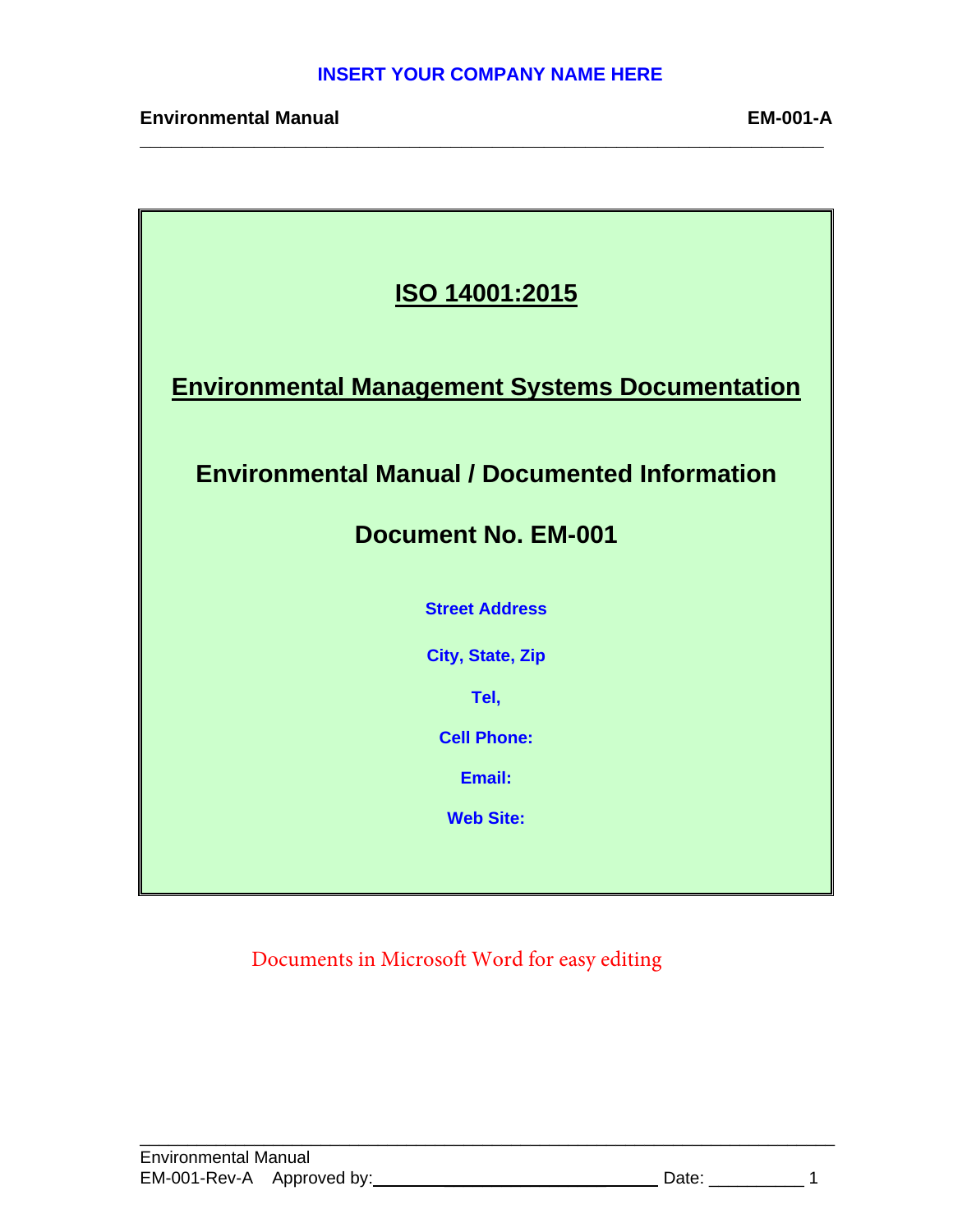## **INSERT YOUR COMPANY NAME HERE**

**\_\_\_\_\_\_\_\_\_\_\_\_\_\_\_\_\_\_\_\_\_\_\_\_\_\_\_\_\_\_\_\_\_\_\_\_\_\_\_\_\_\_\_\_\_\_\_\_\_\_\_\_\_\_\_\_\_\_\_\_\_\_\_\_\_\_** 

# **Environmental Manual EM-001-A**

#### **Introduction**

Replace with your own -

Your Company developed and implemented an Environmental Management System in order to document the company's best environmental practices, better satisfy the requirements and expectations of its interested parties and improve the overall management of the company.

To fully understand the organization and its context, Your Company determined the external and internal issues that are relevant and that affect its ability to achieve the intended results of the environmental management system.

The Environmental Management System of Your Company meets the requirements of the international standard ISO 14001:2015. The system addresses the management of environmental aspects, compliance obligations, the actions to address risks and opportunities and incorporates a Plan-Do-Check-Act concept. The management of the interactive processes provides for the achievement of continual improvement and focus on efforts leading to the prevention of undesirable outcomes.

The manual is divided into sections that correlate to the Environmental Management System sections of ISO 14001:2015. The manual describes the Environmental Management System, delineates authorities, inter relationships and responsibilities of the personnel responsible for performing within the system. The manual also provides the documented information with procedures or references for all activities comprising the Environmental Management System that ensures the compliance to the necessary requirements of the standard.

This manual is used internally to guide the company's employees through the various requirements of the ISO standard that must be met and maintained in order to control or influence the ways to protect the environment and to provide the necessary instructions that contribute to continual improvement.

This manual is used externally to introduce our Environmental Management System to our customers and other external organizations or interested parties. The manual is used to familiarize them with the controls that have been implemented and to assure them that it provides them with a framework to protect the environment and enhance environmental performance.

\_\_\_\_\_\_\_\_\_\_\_\_\_\_\_\_\_\_\_\_\_\_\_\_\_\_\_\_\_\_\_\_\_\_\_\_\_\_\_\_\_\_\_\_\_\_\_\_\_\_\_\_\_\_\_\_\_\_\_\_\_\_\_\_\_\_\_\_\_\_\_\_\_

The manual is approved by a top management representative.

President: 2000 and 2000 and 2000 and 2000 and 2000 and 2000 and 2000 and 2000 and 2000 and 2000 and 2000 and 2000 and 2000 and 2000 and 2000 and 2000 and 2000 and 2000 and 2000 and 2000 and 2000 and 2000 and 2000 and 2000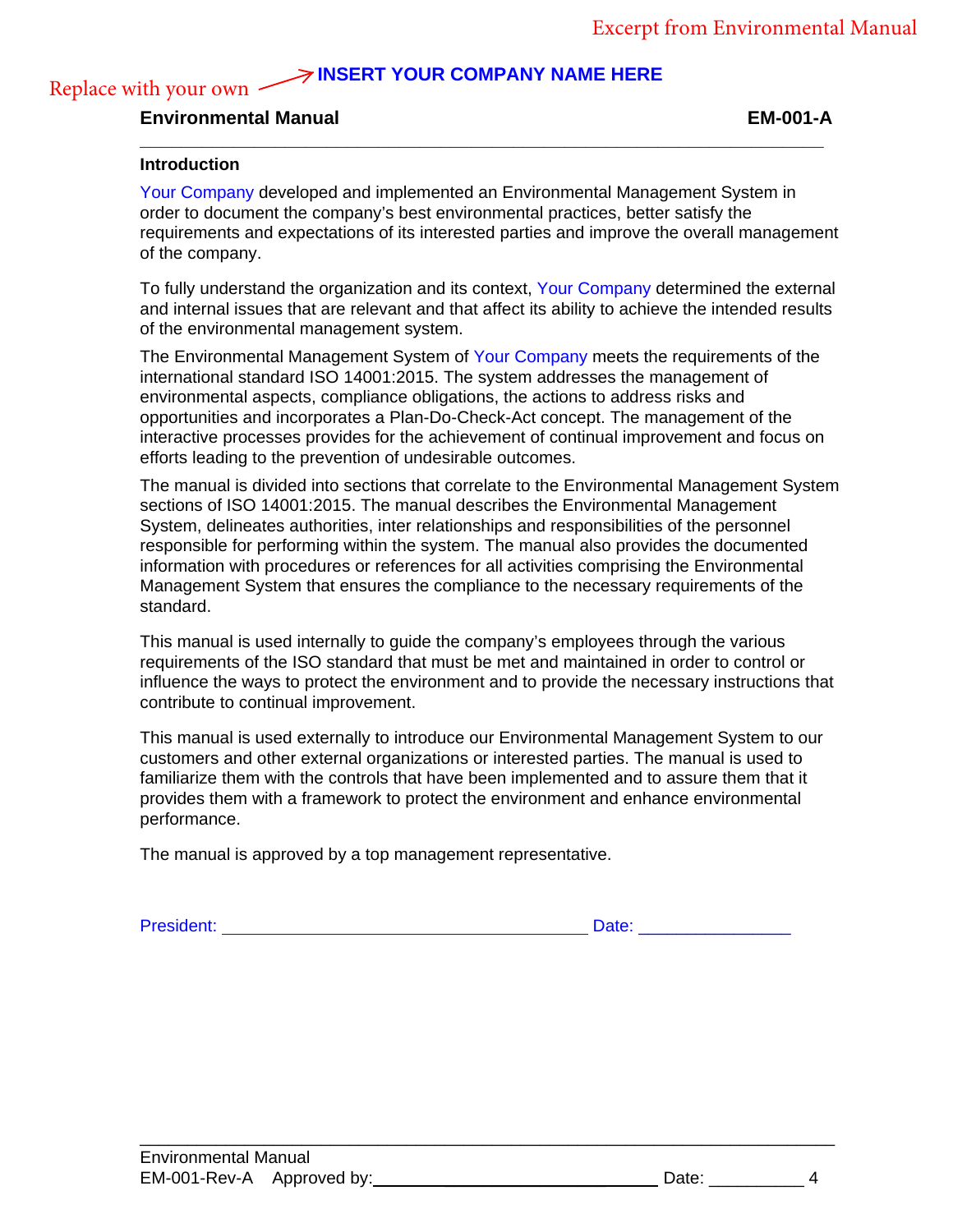**\_\_\_\_\_\_\_\_\_\_\_\_\_\_\_\_\_\_\_\_\_\_\_\_\_\_\_\_\_\_\_\_\_\_\_\_\_\_\_\_\_\_\_\_\_\_\_\_\_\_\_\_\_\_\_\_\_\_\_\_\_\_\_\_\_\_** 

# **Environmental Manual EM-001-A**

### **Section 01 Scope or the Environmental Management System**

To determine and establish the scope of the EMS, Your Company determined the boundaries and applicability of the EMS and considered the external and internal issues, the requirements of relevant interested parties, and the products and services of the company.

The scope is available and maintained as documented information stating the products and services covered by the EMS.

You can search and replace "Your Company" with your own company name

As developed with procedure P-400 for Organizational context, include the scope of your EMS here:

\_\_\_\_\_\_\_\_\_\_\_\_\_\_\_\_\_\_\_\_\_\_\_\_\_\_\_\_\_\_\_\_\_\_\_\_\_\_\_\_\_\_\_\_\_\_\_\_\_\_\_\_\_\_\_\_\_\_\_\_\_\_\_\_\_\_\_\_\_\_\_\_\_ \_\_\_\_\_\_\_\_\_\_\_\_\_\_\_\_\_\_\_\_\_\_\_\_\_\_\_\_\_\_\_\_\_\_\_\_\_\_\_\_\_\_\_\_\_\_\_\_\_\_\_\_\_\_\_\_\_\_\_\_\_\_\_\_\_\_\_\_\_\_\_\_\_ \_\_\_\_\_\_\_\_\_\_\_\_\_\_\_\_\_\_\_\_\_\_\_\_\_\_\_\_\_\_\_\_\_\_\_\_\_\_\_\_\_\_\_\_\_\_\_\_\_\_\_\_\_\_\_\_\_\_\_\_\_\_\_\_\_\_\_\_\_\_\_

For example, if you are a manufacturer of toys, the scope of your EMS may be:

: The scope of the Environmental Management System includes the major product and service categories associated with the primary functions of manufacturing wooden toys at the North Pole location and distributing the product to children of all ages.

#### **Section 02 Normative References**

There are no normative references.

Any text may be edited. Blue text provides some options and highlight areas that require update or replacement.

### **Section 03 Definitions**

Applicable definitions are included in documented procedures and instructions at par 3.0 to enhance the understanding of the process.

\_\_\_\_\_\_\_\_\_\_\_\_\_\_\_\_\_\_\_\_\_\_\_\_\_\_\_\_\_\_\_\_\_\_\_\_\_\_\_\_\_\_\_\_\_\_\_\_\_\_\_\_\_\_\_\_\_\_\_\_\_\_\_\_\_\_\_\_\_\_\_\_\_